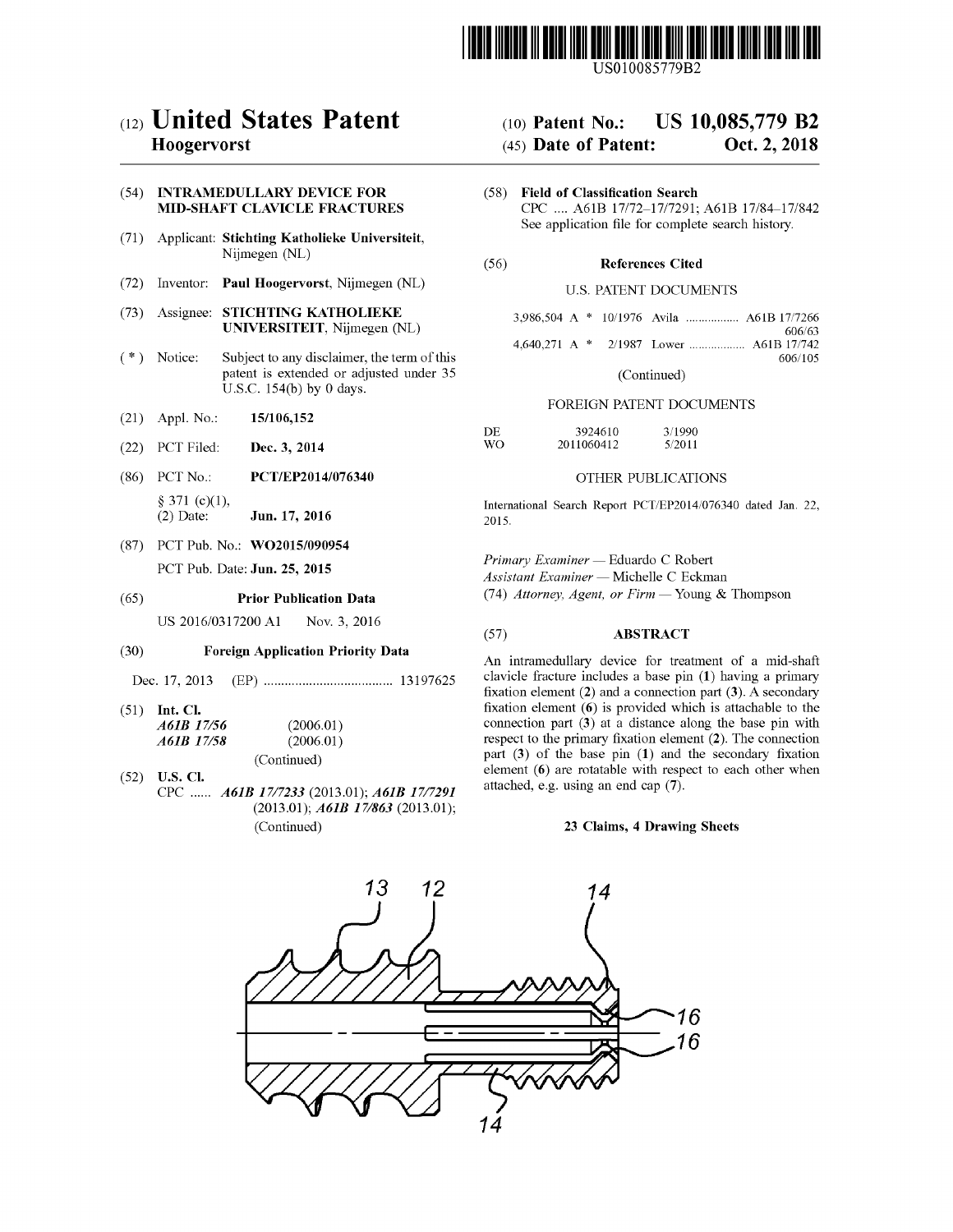$(51)$  Int. Cl.

| . | -----      |           |
|---|------------|-----------|
|   | A61F 2/30  | (2006.01) |
|   | A61B 17/72 | (2006.01) |
|   | A61B 17/86 | (2006.01) |
|   | A61B 17/92 | (2006.01) |
|   |            |           |

U.S. CI.<br>CPC ........ *A61B 17/8685* (2013.01); *A61B 17/921*  $(2013.01)$ ; A61B  $1777225$   $(2013.01)$ ( 52 )

## (56) References Cited

## U.S. PATENT DOCUMENTS

| RE33,348 E       | 咔     | 9/1990  | Lower  A61B 17/8685       |
|------------------|-------|---------|---------------------------|
|                  |       |         | 606/304                   |
| 5,374,235 A      | 净     | 12/1994 | Ahrens  A61B 17/7233      |
|                  |       |         | 606/101                   |
| 5,417,692 A      | *     | 5/1995  | Goble<br>A61B 17/68       |
|                  |       |         | 433/173                   |
| 5,480,402 A      | ∗     | 1/1996  | Kim  A61B 17/1725         |
|                  |       |         | 606/64                    |
| 6,338,732 B1     |       | 1/2002  | Yang                      |
| 6,413,260        | $B1*$ | 7/2002  | Berrevoets<br>A61B 17/68  |
|                  |       |         | 606/304                   |
| 6,524,313 B1*    |       | 2/2003  | A61B 17/72<br>Fassier     |
|                  |       |         | 606/63                    |
| 9,474,561        | $B2*$ | 10/2016 | A61B 17/7291<br>Shemwell  |
| 9,482,260        | $B1*$ | 11/2016 | Krause  F16B 35/041       |
| 9,615,873        | $B2*$ | 4/2017  | Weiner  A61B 17/8685      |
| 9,675,392        | $B2*$ | 6/2017  | Shemwell  A61B 17/7291    |
| 2002/0198527     | $A1*$ | 12/2002 | Muckter<br>A61B 17/8685   |
|                  |       |         |                           |
| 2004/0172031     | $A1*$ | 9/2004  | 606/316<br>A61B 17/8685   |
|                  |       |         | Rubecamp                  |
|                  |       |         | 606/309                   |
| 2005/0216007 A1* |       | 9/2005  | Woll<br>A61B 17/7225      |
|                  |       |         | 606/62                    |
| 2006/0264954 A1* |       | 11/2006 | Sweeney, II  A61B 17/8685 |
|                  |       |         | 606/312                   |
| 2007/0260248 A1* |       | 11/2007 | Tipirneni  A61B 17/68     |
|                  |       |         | 606/65                    |
| 2008/0147126 A1* |       | 6/2008  | Tipirneni  A61B 17/8869   |
|                  |       |         | 606/300                   |
| 2009/0216232 A1* |       | 8/2009  | Buford, III  A61B 5/107   |
|                  |       |         | 606/62                    |
| 2009/0306718 A1* |       | 12/2009 | Tipirneni  A61B 17/683    |
|                  |       |         | 606/263                   |
| 2010/0312292 A1* |       | 12/2010 | Tipirneni  A61B 17/92     |
|                  |       |         | 606/86 R                  |
| 2011/0009865 A1  |       | 1/2011  | Orfaly                    |
|                  |       |         |                           |

| 2011/0034925 A1* |       | 2/2011  | Tipirneni  A61B 17/683                       |
|------------------|-------|---------|----------------------------------------------|
|                  |       |         | 606/62                                       |
| 2011/0077651 A1* |       | 3/2011  | Lozier  A61B 17/7258                         |
|                  |       |         | 606/62                                       |
| 2011/0295252 A1* |       | 12/2011 | Tipirneni  A61B 17/685                       |
|                  |       |         | 606/62                                       |
| 2011/0301653 A1* |       | 12/2011 | Reed  A61B 17/1604                           |
|                  |       |         | 606/319                                      |
| 2012/0065692 A1* |       | 3/2012  | Champagne  A61B 17/7291                      |
|                  |       |         | 606/311                                      |
| 2013/0131678 A1* |       | 5/2013  | Dahners  A61B 17/7208                        |
|                  |       |         | 606/62                                       |
| 2013/0150965 A1* |       | 6/2013  | Taylor  A61F 2/30                            |
|                  |       |         | 623/16.11                                    |
| 2013/0158552 A1* |       | 6/2013  | Overes  A61B 17/7241                         |
|                  |       |         | 606/64                                       |
| 2013/0226191 A1* |       | 8/2013  | Thoren  A61B 17/8886                         |
|                  |       |         | 606/104                                      |
| 2013/0274814 A1* |       | 10/2013 | Weiner<br>A61B 17/1682                       |
|                  |       |         | 606/301                                      |
| 2014/0005728 A1* |       | 1/2014  | Koay  A61B 17/8057                           |
|                  |       |         | 606/281                                      |
| 2014/0052196 A1* |       | 2/2014  | A61B 17/8605<br>McGinley                     |
|                  |       |         | 606/319                                      |
| 2014/0142715 A1* |       | 5/2014  | A61B 17/8883<br>McCormick                    |
|                  |       |         | 623/21.19                                    |
| 2015/0012048 A1* |       | 1/2015  | Huebner  A61B 17/864                         |
|                  |       |         | 606/304                                      |
| 2015/0045839 A1* |       | 2/2015  | Dacosta  A61B 17/8897                        |
|                  |       |         |                                              |
|                  |       |         | 606/305                                      |
| 2015/0112342 A1* |       | 4/2015  | Penzimer<br>A61B 17/8875                     |
|                  |       |         | 606/63                                       |
| 2015/0164563 A1* |       | 6/2015  | Lewis  A61F 2/4606                           |
|                  |       |         | 606/63                                       |
| 2015/0202413 A1* |       | 7/2015  | Lappin  A61B 17/8897                         |
|                  |       |         | 600/585                                      |
| 2015/0257800 A1* |       | 9/2015  | Harshman  A61B 17/7208                       |
|                  |       |         | 606/62                                       |
| 2016/0081727 A1* |       | 3/2016  | Munday<br>A61B 17/7225                       |
|                  |       |         | 606/62                                       |
| 2016/0256290     | $A1*$ | 9/2016  | A61B 17/7291<br>Seavey                       |
| 2017/0100171     | $A1*$ | 4/2017  | A61B 17/7225<br>Palmer                       |
| 2017/0112552     | $A1*$ | 4/2017  | A61B 17/7233<br>Sinnott                      |
| 2017/0135737     | $A1*$ | 5/2017  | A61B 17/7225                                 |
| 2017/0156772     | A1*   | 6/2017  | Brinker<br>A61B 17/842                       |
| 2017/0156877     | A1*   | 6/2017  | Reed  A61F 2/4225                            |
| 2017/0164954     | $A1*$ | 6/2017  | A61B 17/1655<br>Hayes $\dots\dots\dots\dots$ |
| 2017/0189085     | A1*   | 7/2017  | A61B 17/7233<br>Krause                       |
|                  |       |         |                                              |

\* cited by examiner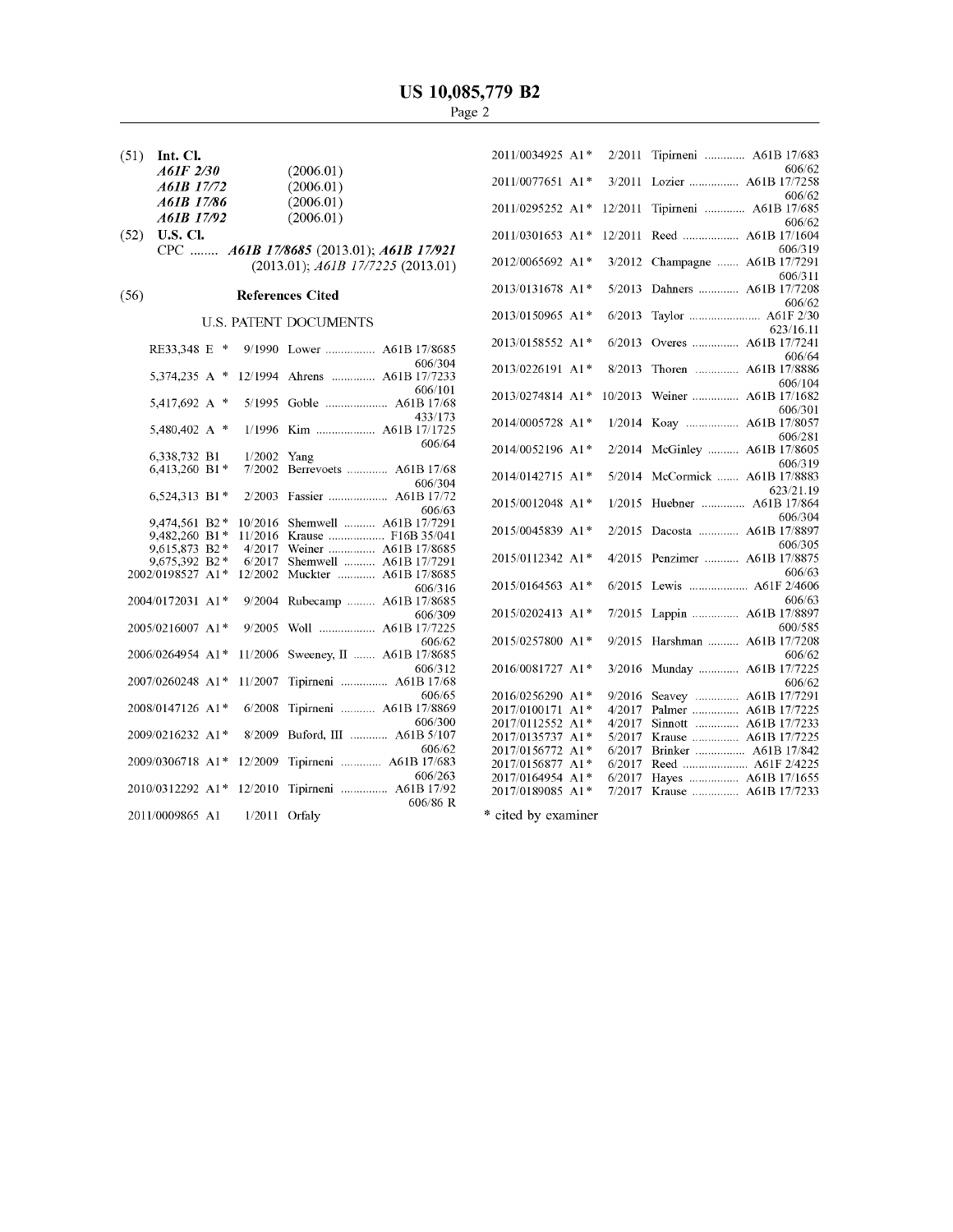$\frac{1}{2}$ 

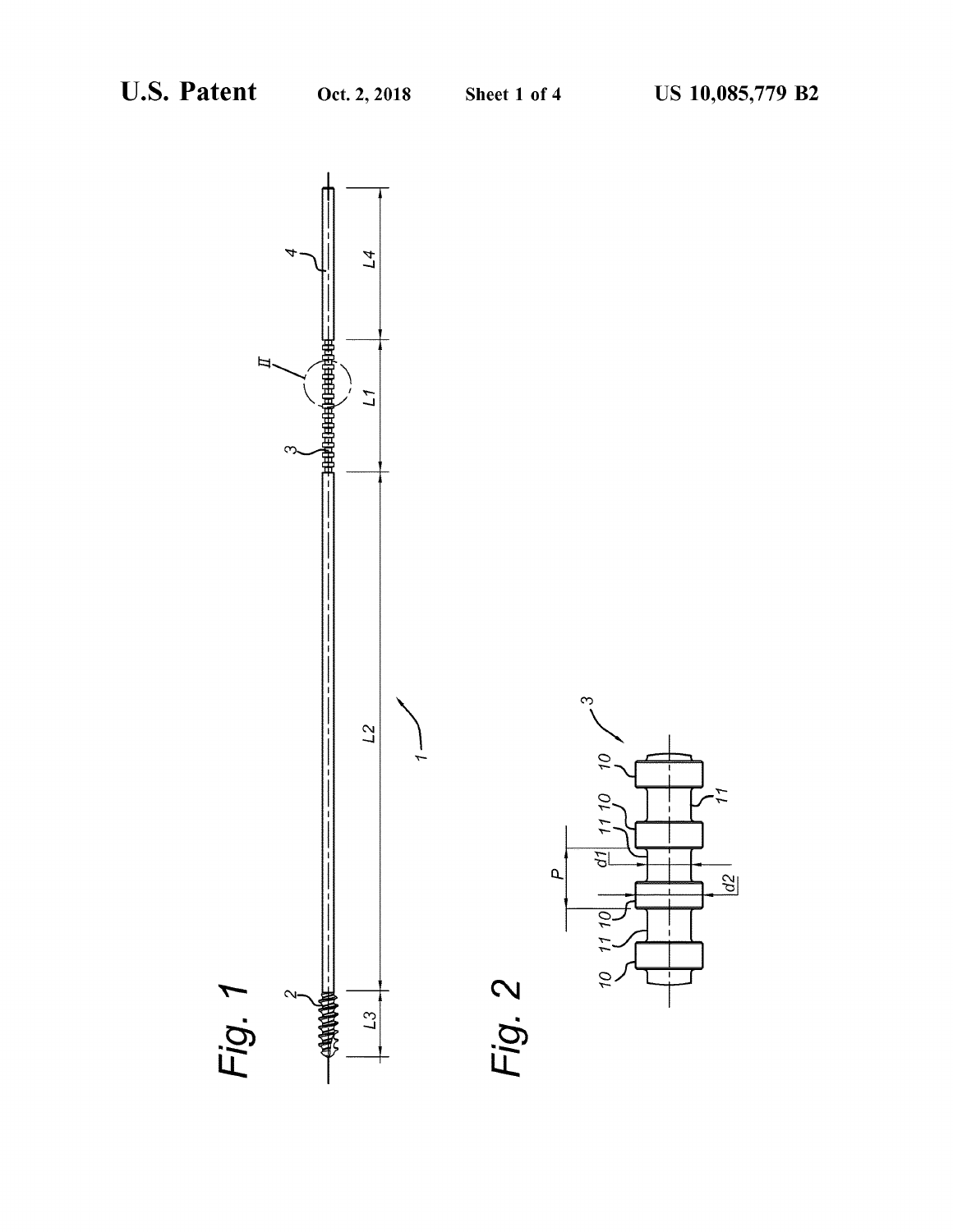Fig. 3a  $6 \overline{6}$  $\frac{15}{10}$ 13 .14 MMM -<sup>1111</sup>8 | 1111 <del>1111 | 1111</del> | 1111 **CONTRACTORS** 

Fig. 3b

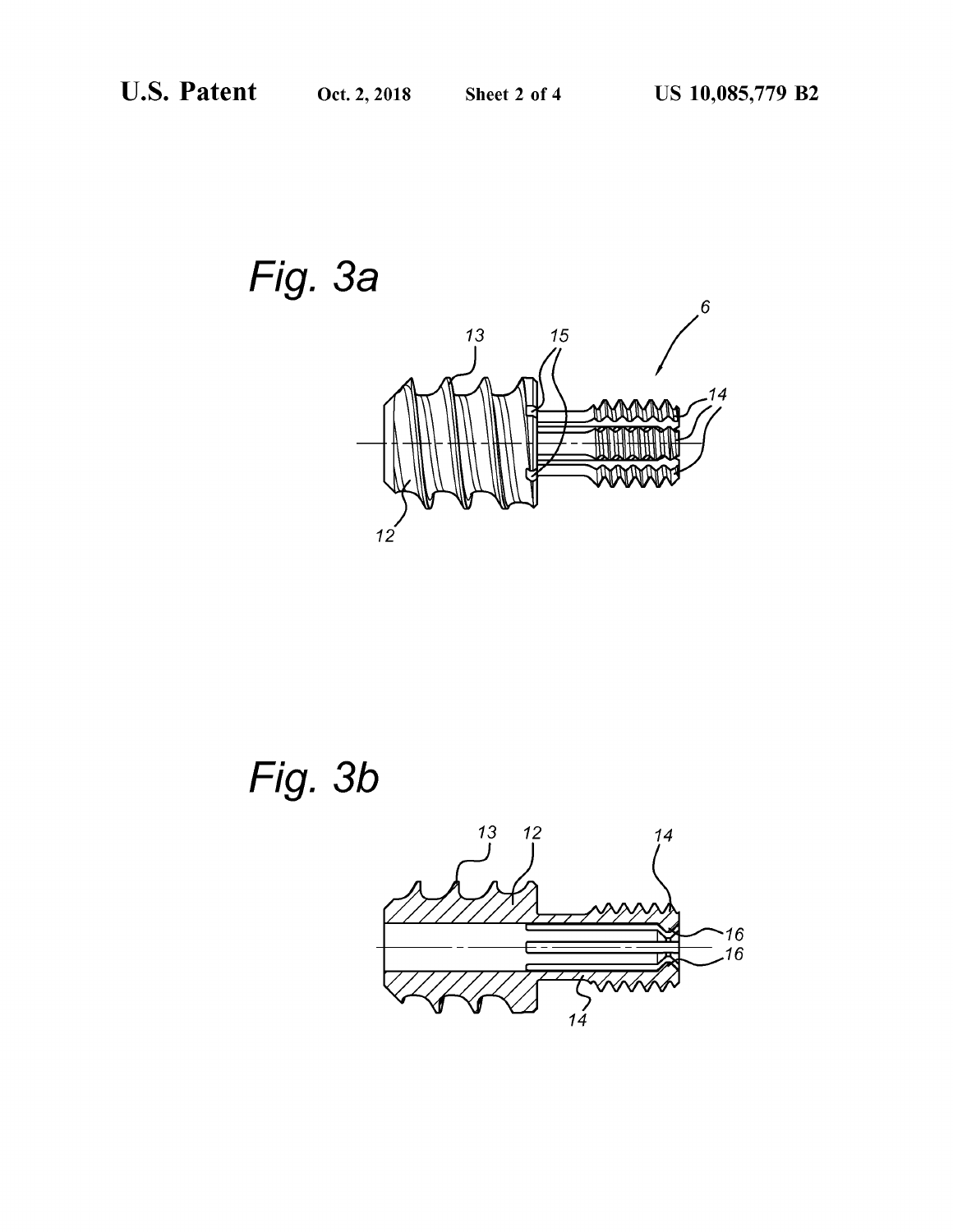

# Fig. 4b

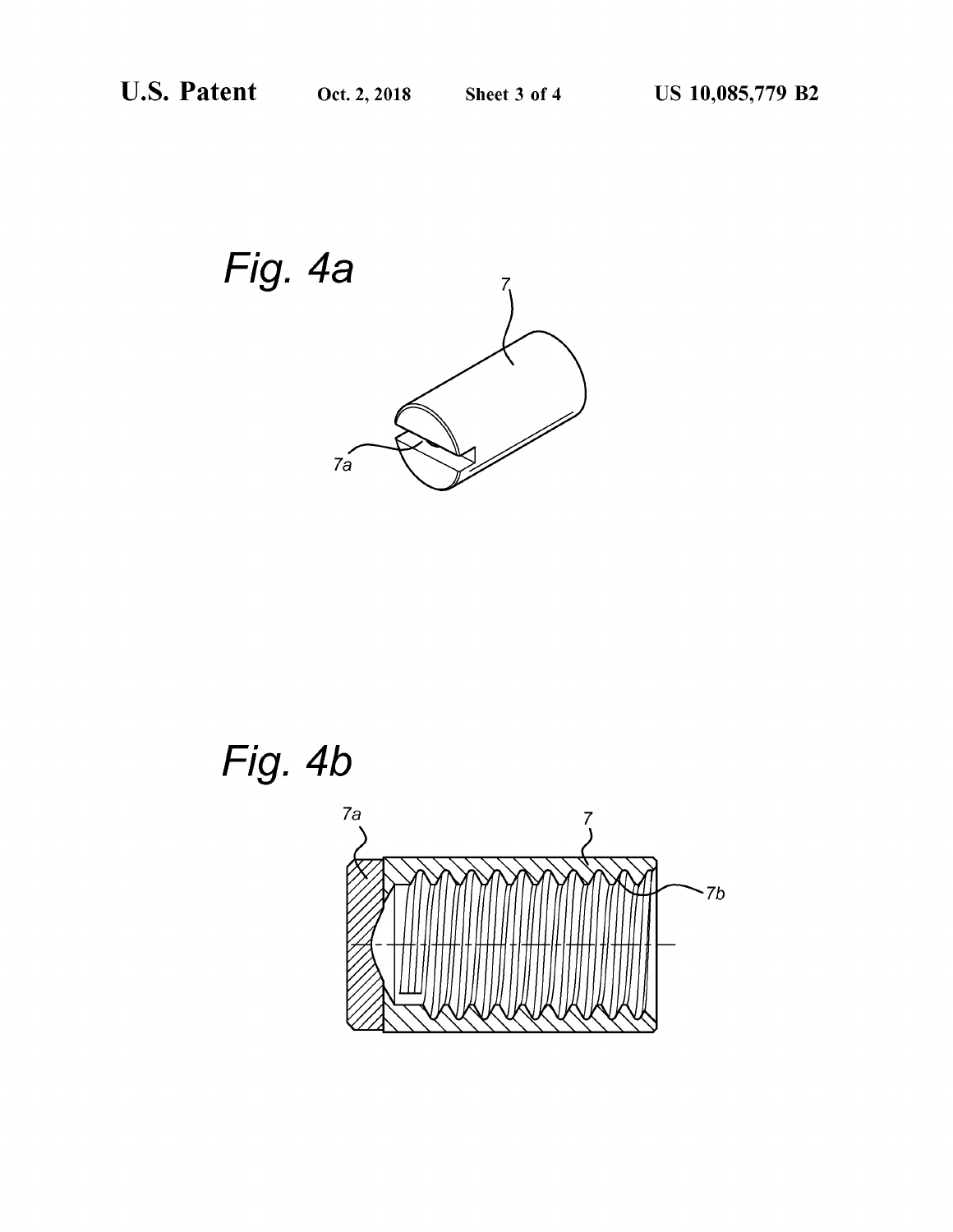



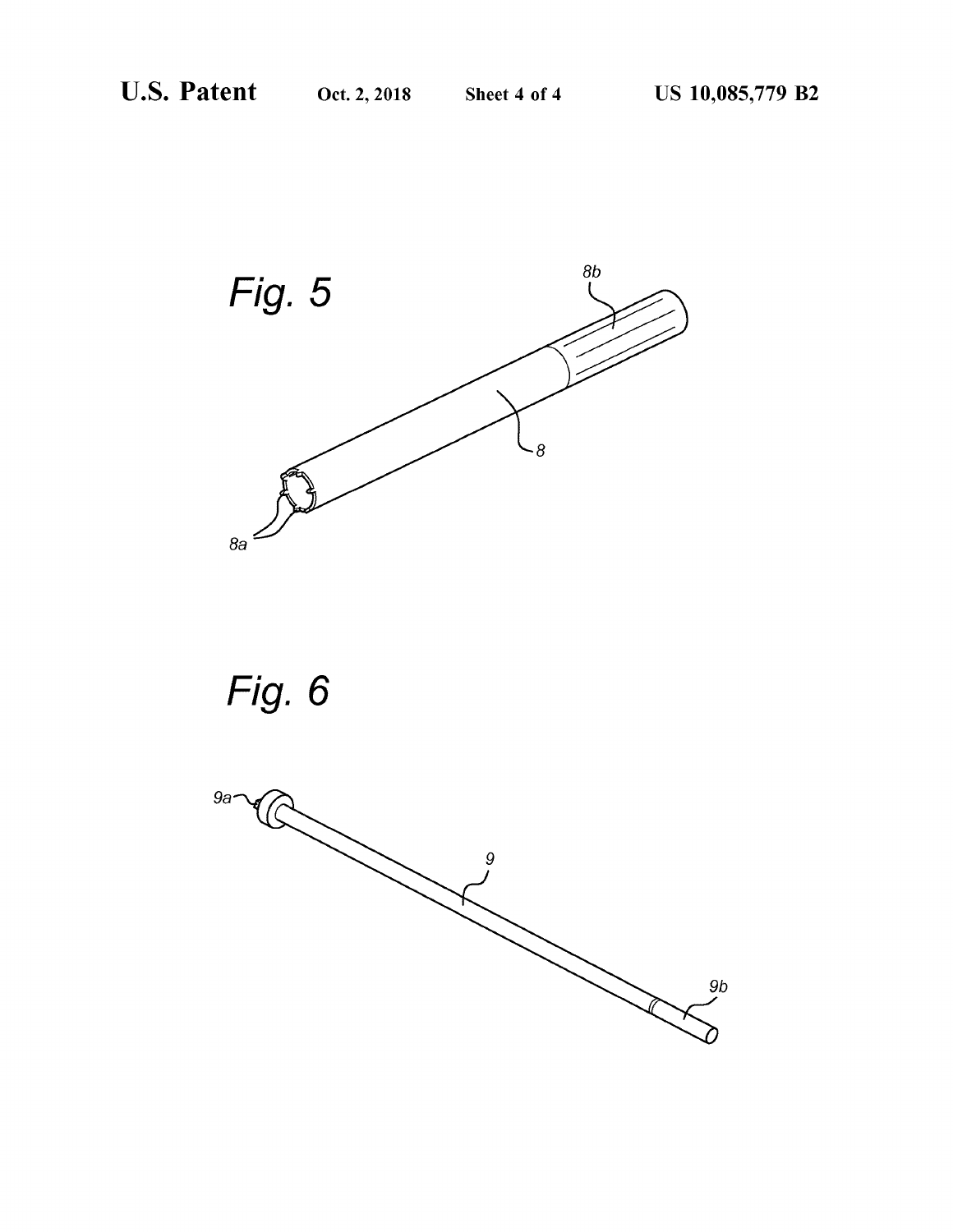The present invention relates to an intramedullary device for treatment of a fracture of a long pipe bone, such as a The present invention will be discussed in more detail<br>(mid-shaft) clavicle fracture.<br>
We see the present invention will be discussed in more detail<br>
below, using

U.S. Pat. No. 4,640,271 (Lower) discloses a bone screw tion;<br>wing a main shaft and a senarate sleave member. The main FIG. 2 shows an enlarged sectional side view of a having a main shaft and a separate sleeve member. The main FIG. 2 shows an enlarged sectional side view of a<br>chaft has a first set of threads on a leading and portion and connection part of the base pin of FIG. 1, which al shaft has a first set of threads on a leading end portion and connection part of the base pin of FIG. 1, which allows an elongated smooth unthreaded shaft portion with a pro-<br>selection of an appropriate length of the intr truding lip on the opposite, trailing end of the main shaft.<br>
The separate sleeve member, provided with a second set of<br>
threads on its outer surface, is held in position by the<br>
protruding lip on the unthreaded shaft por one direction. No axial stability is provided by the bone  $\frac{FIGS}{GSE}$ . 4a and 4b show a perspective view and a cross screw, and also no flexibility is provided.

US patent publication US 2009/306718 discloses a lag-<br>wire system for facilitating fixation of bone fractures An FIG: 5 shows a perspective view of a first tool to b wire system for facilitating fixation of bone fractures An FIG. 5 shows a perspective view of a first tool to be used anchor component is provided as well as a wire, a threaded 25 with the intramedullary device according t sleeve, a tubular sleeve and a cap. The lagwire system is only invention embodiments; and<br>suitable for exerting a compressing force, and no rotation at FIG. 6 shows a perspective view of a second tool to be suitable for exerting a compressing force, and no rotation at the fixation position is possible.

U.S. Pat. No. 6,338,732 discloses an in marrow nail invention embodiments.<br>structure having a pin with two threaded ends. Lateral <sup>30</sup> DETAILED DESCRIPTION OF EXEMPLARY fixation is accomplished outside of the fractured bone. After DETAILED DESCRIPTION OF the in marrow nail structure no rotation is fixation of the in marrow nail structure, no rotation is possible anymore, and also no axial stability is provided.

fracture of a long pipe bone, such as a (mid-shaft) clavicle<br>
so fractures . About 69-82% of these fractures are mid-shaft<br>
fracture.

Due to the components of the present invention intramed- 60 ullary device embodiments, once in place the connection ullary device embodiments, once in place the connection screws. This method creates a rigid fixation of both fracture between the two fractured clavicula parts will be rigid in the elements and aims for primary bone healin between the two fractured clavicula parts will be rigid in the elements and aims for primary bone healing. It re-establishes axial plane so it will prevent the mid-shaft clavicle fracture the normal length and alignment of axial plane so it will prevent the mid-shaft clavicle fracture the normal length and alignment of the clavicle. Patients are from shortening but remains free to rotate within itself to able to quickly start rehabilitating. from shortening but remains free to rotate within itself to able to quickly start rehabilitating. There have been reports prevent hardware failure and implant migration. The surgi-  $\epsilon$ s that operative interventions result cal technique needed for implantation of the present device less mal-unions and increased patient satisfaction. The embodiments is minimally invasive. It is expected that time downsides of these procedures are a large inci

INTRAMEDULLARY DEVICE FOR needed for the procedure is shorter and less invasive than by<br>MID-SHAFT CLAVICLE FRACTURES using the current standard therefore being more cost effecusing the current standard therefore being more cost effective and cheaper as well.

# FIELD OF THE INVENTION  $\begin{array}{ccc} 5 & \text{SHORT} \end{array}$  BESCRIPTION OF DRAWINGS

below, using a number of exemplary embodiments, with reference to the attached drawings, in which

PRIOR ART 10 FIG. 1 shows a side view of a base pin of an embodiment of the intramedullary device according to the present inven

rew, and also no flexibility is provided.<br>US patent publication US 2009/306718 discloses a lag-<br>the secondary fixation element of FIGS 3a and 3b:

used with the intramedullary device according to the present invention embodiments.

possible anymore, and also no axial stability is provided.<br>
American patent publication US2011/0009865 discloses<br>
an intramedullary (fixation) device for mid shaft clavicle<br>
an intramedullary pin for bone fixation in a cla be anchored to the bone using one or two fixation elements,<br>such as screws.<br>able to rotate freely within itself, all in a minimally invasive able to rotate freely within itself, all in a minimally invasive manner. It is expected that time needed for the procedure is SUMMARY OF THE INVENTION 45 shorter, the implants are cheaper, rehabilitation will be similar and therefore will be more cost-effective than by The present invention seeks to provide an improved using the current standard or other minimally invasive intramedullary device especially suited for treatment of a devices.

fracture . 50 fractures . About 69-82% of these fractures are mid-shaft<br>According to the present invention, an intramedullary clavicle fractures (MSCF). Because of the specific s-shaped device according to the preamble defined above is provided, anatomy and muscle insertions, about 73% of these fractures comprising a base pin having a primary fixation element and are displaced and/or shortened. These two comprising a base pin having a primary fixation element and are displaced and/or shortened. These two features have a connection part, a secondary fixation element attachable to been found to be poor predictors of outcome the connection part at one of a plurality of predetermined 55 non-unions, persistent posttraumatic symptoms and cosmet-<br>distances along the base pin with respect to the primary ics in conservatively treated MSCF. Therefore distances along the base pin with respect to the primary ics in conservatively treated MSCF. Therefore, lately the fixation element, wherein the connection part of the base pin tendency has been to surgically reduce and fi fixation element, wherein the connection part of the base pin tendency has been to surgically reduce and fixate MSCF if and the secondary fixation element are rotatable with respect shortened more than 2 cm or displaced mo and the secondary fixation element are rotatable with respect shortened more than 2 cm or displaced more than the to each other when attached.<br>
diameter of the clavicle's shaft. The standard for these diameter of the clavicle's shaft. The standard for these operations now is fixation using a (angle-stable) plate and downsides of these procedures are a large incision and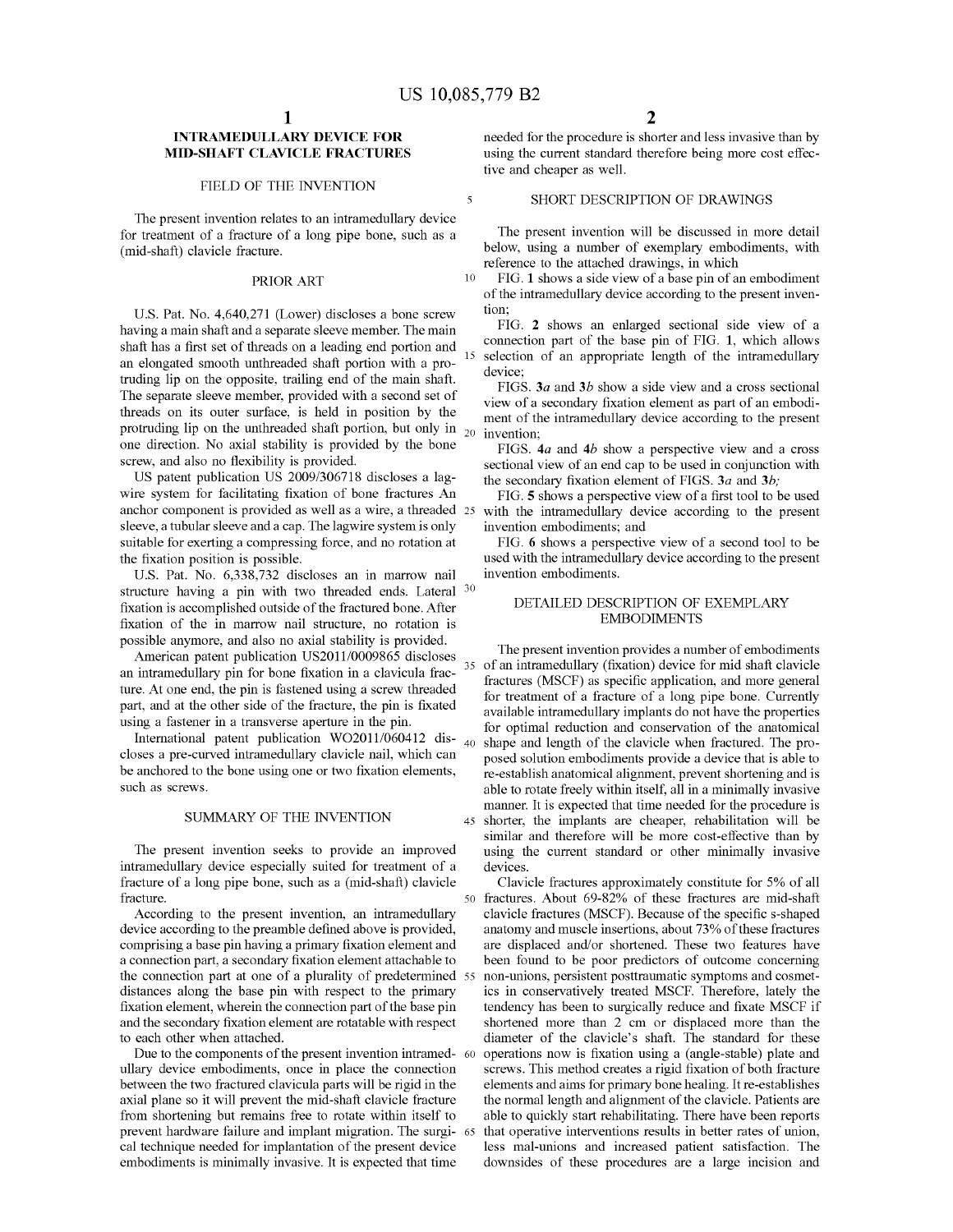these devices are straight rigid pins (Hagie, Knowles, Rock-5 wood) and titanium elastic nails (TEN). The first one aims wood) and titanium elastic nails (TEN). The first one aims distance which is adapted for its use in anchoring the base<br>for primary bone-healing and requires an inside-out open pin 1 in the clavicle. reduction operative technique which means loss of the As shown in the embodiment of FIG. 1, the base pin 1 fracture hematoma. It has produced contradictory results. further comprises a handling part 4 remote from the prima The latter aims for secondary fracture healing by not evacu- 10 fixation element 2. A special tool can e.g. be attached to this ating the fracture hematoma with all its bone-healing sub-<br>handling part 4, e.g. allowing exer ating the fracture hematoma with all its bone-healing sub-<br>stances. TEN is minimally invasive; it requires smaller to fix the primary fixation element 2 inside the clavicula stances. TEN is minimally invasive; it requires smaller to fix the primary fixation element 2 inside the clavicula incisions. Also hardware removal if necessary is easier and bone. less invasive. Because of the flexibility of TEN it allows In order to cater for the internal shape of the clavicula itself to follow the shape of the clavicule and re-align the 15 bone, the base pin 1 is bendable in a fur MSCF. Good results have been reported using TEN. The This can e.g. be accomplished by selecting the right mate-<br>downside of TEN is that they do not protect the MSCF from rial, e.g. stiff yet bendable such as AISI 304 stain shortening and subsequent forming of a possible symptom-<br>atic malunion. Other negative features of TEN are well<br>matively, the base pin 1 is made of another medical grade atic malunion. Other negative features of TEN are well natively, the base pin 1 is made of another medical grade documented implant migration because it is not fixated well 20 material, such as titanium.

device would need specific features. It should be intramed- 25 length. Eventually, the base pin 1 will be cut at the appro-<br>ullary so it is less invasive. An intramedullary device would priate length. An end cap or locking also make it possible to prevent evacuation of the fracture further details thereof) may fixate the secondary fixation hematoma so secondary bone-healing can be pursued. It element 6 to the connection part 3 at the correct hematoma so secondary bone-healing can be pursued. It element 6 to the connection part 3 at the correct length and should be flexible enough to follow the s-shaped contour of on both sides of the fractures. the clavicle. It has to be rigid enough to be able to re-align  $30$  As shown in the embodiment of FIG. 1, the connection and prevent shortening of the MSCF. It should be fixated in part 3 is provided over a predetermined length  $l_1$  of the base<br>both fracture elements to prevent shortening and migration. pin 1, remote from the primary fixat It must be simple to implant and simple to remove if a length  $1<sub>3</sub>$ ). The mutual distance between the first and necessary. If these requirements are met it is likely that this secondary fixation elements 2, 6 can thu device will be superior to the current standard of plate 35 dent on the specific situation.<br>
Surthermore, the connection part 3 comprises a plurality<br>
According to the present invention embodiments an of restrictions 11 (e

According to the present invention embodiments an intramedullary device for treatment of fracture of a long pipe intramedullary device for treatment of fracture of a long pipe stepped or sinusoid cylinder profile) having an outer diam-<br>bone (such as a mid-shaft clavicle fracture) is provided, eter  $d_1$  different from a local outer comprising a (flexible or at least bendable) base pin 1 having  $40$  a primary fixation element 2 and a connection part 3, and a a primary fixation element 2 and a connection part 3, and a enlarged partial view of the connection part in FIG. 2. In the secondary fixation element 6 attachable to the connection embodiment shown, the outer diameter  $d_$ secondary fixation element 6 attachable to the connection embodiment shown, the outer diameter  $d_1$  is smaller (e.g. 1.3 part 3 at one of a plurality of predetermined distances along mm) than the local outer diameter  $d_$ part 3 at one of a plurality of predetermined distances along mm) than the local outer diameter  $d_2$  (e.g. 2 mm), which can the base pin with respect to the primary fixation element 2. e.g. be accomplished by a simple mi the base pin with respect to the primary fixation element 2. e.g. be accomplished by a simple milling process step of the The connection part 3 of the base pin 1 and the secondary 45 base pin 1. fixation element 6 are rotatable (or rotationally free) with An embodiment of the secondary fixation element 6 is respect to each other when attached. The axial position of the shown in more detail in aside view in FIG. respect to each other when attached. The axial position of the shown in more detail in aside view in FIG. 4a and in a cross secondary fixation element 6 with respect to the primary sectional view in FIG. 4b. In order to be secondary fixation element 6 with respect to the primary sectional view in FIG. 4b. In order to be able to shift or slide fixation element 2 is then fixed. This means axial stability in the secondary fixation element 6 ove which the length of the base pin 1 (and the clavicle) cannot  $\frac{50}{2}$  change in any of the two axial directions while at the same change in any of the two axial directions while at the same a bore with an inner diameter which is larger than an outer time the freedom to rotate within itself (i.e. locally where the diameter of the base pin 1 in a furth time the freedom to rotate within itself (i.e. locally where the diameter of the base pin 1 in a further embodiment (e.g. 2.2 secondary fixation element 6 is attached) will prevent hard-<br>mm and 2.0 mm). ware failure and subsequent implant migration and/or short-<br>  $\frac{1}{10}$  in a further embodiment, the secondary fixation element<br>  $\frac{1}{10}$  intra-cortical) threaded part

(flexible) base-pin 1 can easily be implanted intramedullary  $\omega$  through the clavicle's two fracture elements so alignment is which in the embodiment shown comprises a self-tapping allow fixation of the secondary fixation element 6 using a threaded head end  $(2a)$ , allowing fixation of the base pin in special tool sliding over entire exposed par threaded head end  $(2a)$ , allowing fixation of the base pin in special tool sliding over entire exposed part of the base pin a sternal or medial end of the clavicle. By using a threaded  $\epsilon$  5 1, as will be discussed in m head end  $2a$  implantation will be more controlled and thus To ascertain that the primary and secondary fixation safer then by using TEN. The self-tapping threaded head end elements  $2$ , 6 stay at the set distance from ea

scarring, risk of infection, and need for hardware removal in (2a) is provided with a blunt tip part (2b), to prevent<br>about half of the patients because of irritation. (2a) is provided with a blunt tip part (2b), to preve diameter of the base pin 1 is e.g. 2 mm. The threaded head-end  $2a$  is provided with a screw thread having a pitch

further comprises a handling part 4 remote from the primary

within the clavicle and a high rate of implant removal after The secondary fixation element 6, or intra-cortical fixa-<br>healing of the fracture has occurred. The secondary fixation device, is positioned in the dorsolateral aling of the fracture has occurred. <br>To create an optimal method of fixating MSCF all of the clavicle in use near the conoid process to allow fixation To create an optimal method of fixating MSCF all of the clavicle in use near the conoid process to allow fixation issues described above need to be taken into account. The within the bone and around the base pin 1 at the a

pin 1, remote from the primary fixation element 2 (which has a length  $1_3$ ). The mutual distance between the first and

eter  $d_1$  different from a local outer diameter  $d_2$  of the base pin 1, indicated by surface 10. This is shown in detail in the

the secondary fixation element  $\bf{6}$  over the handling part  $\bf{4}$  and the connection part 3, the secondary fixation element  $\bf{6}$  has

ing of the (implanted) intramedullary device. 55 6 comprises a self tapping (and intra-cortical) threaded part<br>An embodiment of such an intramedullary device is 12, allowing to fixate the secondary fixation element 6 to th An embodiment of such an intramedullary device is 12, allowing to fixate the secondary fixation element 6 to the shown as parts depicted in FIG. 1-4b as will be described other part of the (fractured) clavicula. The size a other part of the (fractured) clavicula. The size and pitch of below. FIG. 1 shows a side view of an embodiment of a base the threaded part 12 may be 25 similar to the size and pitch pin 1, having a total length of  $1_1+1_2+1_3+1_4$  as shown. The of the threaded head end 2*a* of the secondary fixation element 6 is provided with a plurality of obtained. The base pin 1 has a primary fixation element 2, slots 15 in the self-tapping threaded part 12. These slots 15 which in the embodiment shown comprises a self-tapping allow fixation of the secondary fixation eleme

elements 2, 6 stay at the set distance from each other, the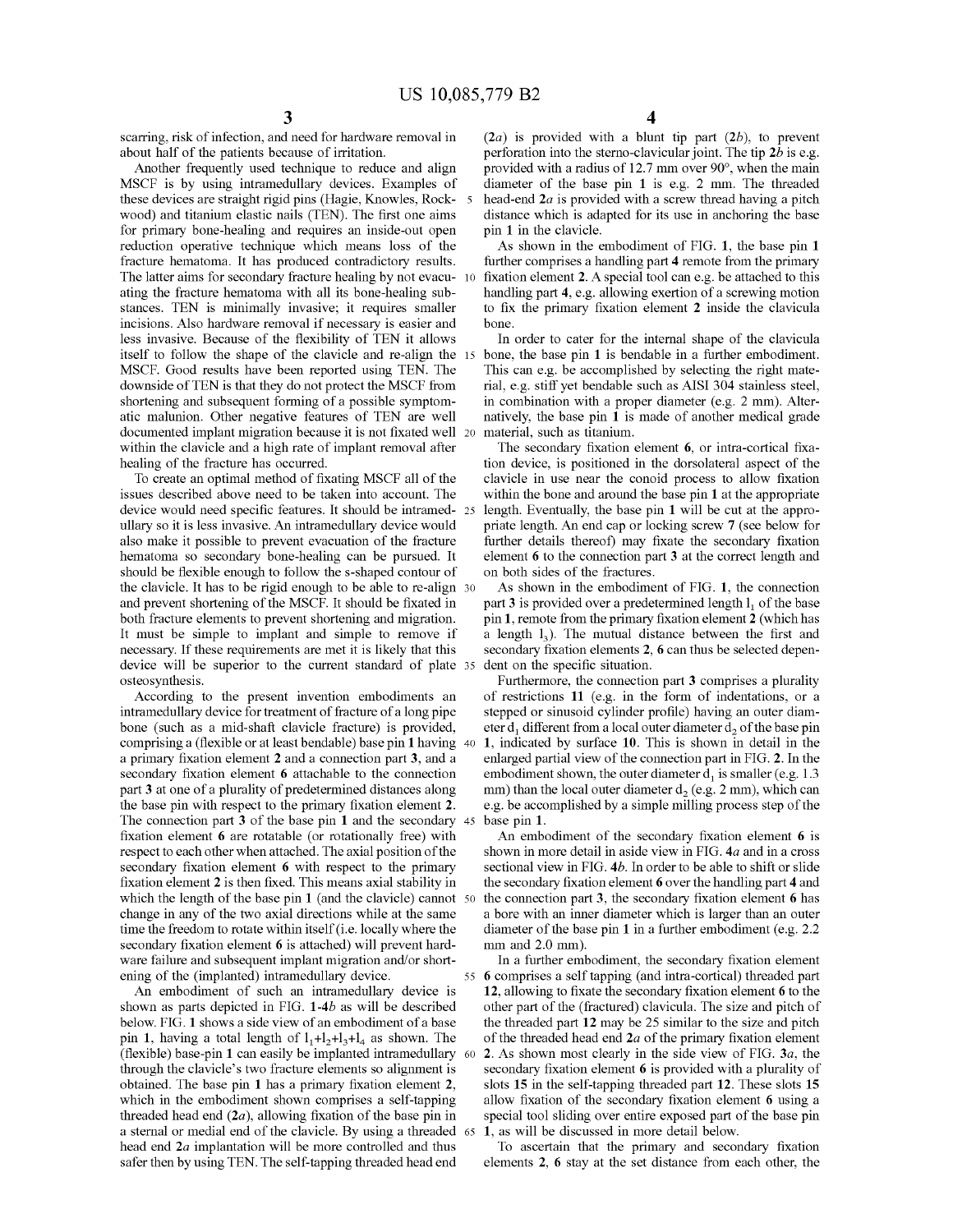secondary fixation element 6 comprises a locking end 17 The invention claimed is:<br>
having a plurality of resilient legs 14 each having an 1. An intramedullary device for treatment of a fracture of having a plurality of resilient legs  $14$  each having an  $1$ . An intramedullary device inwardly extending end part  $16$  in a further embodiment. a long pipe bone, comprising: inwardly extending end part 16 in a further embodiment. a long pipe bone, comprising:<br>The resilient legs 14 press the inwardly extending parts 16 a base pin having a primary fixation element and a The resilient legs 14 press the inwardly extending parts 16 a base pin having a primary fixed into the restrictions 11 of the connection part 3 thereby 5 connection part; and into the restrictions 11 of the connection part 3, thereby  $\frac{5}{10}$  connection part; and<br>fixing the set distance yet allowing rotation. Alternatives a secondary fixation element attachable to the connection fixing the set distance, yet allowing rotation. Alternatives a secondary fixation element attachable to the connection<br>would e.g. be to use another pressure exerting element e.g. a secondary to the of a plurality of predet would e.g. be to use another pressure exerting element, e.g. one or more leaf springs, etc.

10 To lock the secondary element 6 into position with respect<br>the secondary fixation element comprises a lockto the connection part 3, in a further embodiment the locking  $\frac{10}{\text{mg}}$  wherein the secondary fixation element comprises a lock-<br>ing end for preventing axial movement of the first end 17 is provided with an outer thread and the secondary fixation element relative to the second fixation element fixation element 6 further comprises a locking screw  $\frac{7}{8}$  as fixation element relative to the second fixation element of implementation of the end cap 7. A perspective view of the<br>locking screw is shown in FIG. 4*a*, and a cross sectional<br>locking screw is shown in FIG. 4*a*, and a cross sectional<br>internal screw thread<br>internal screw thread

screw 7. 20 the base pin.<br>
In a further aspect, the present invention also relates to a 3. The intramedullary device of claim 1, wherein the<br>
kit for a fracture of a long pipe bone, such as a clavicle connection part compr fracture, comprising an intramedullary device according to an outer diameter different from a local outer diameter of the any one of the embodiments as described above. Further-<br>base pin. more, the kit comprises a first tool for fixing the primary  $25$  4. The intramedullary device of claim 1, wherein the fixation element 2 of the base pin 1 in a medial part of the secondary fixation element has a bore with long pipe bone/clavicula (e.g. using a handle bar attached to which is larger than an outer diameter of the base pin.<br>the handling part 4), and a second tool 8 for fixing the 5. The intramedullary device of claim 1, wherei pipe bone/clavicula. An embodiment of this second tool is 30 ondary fixation element further comprises an end cap.<br>shown in the perspective view of FIG. 5, and is e.g. shaped 6. The intramedullary device of claim 1, wherei as a hollow cylinder, able to slide over the still remaining secondary fixation element comprises a self-tapping parts of the base pin 1. The second tool 8 is provided with threaded part. extending parts  $\mathbf{8}a$ , matching the slots 15 on the secondary  $\cdots$  7. The intramedullary device of claim 6, wherein the fixation element 6, and allowing to exert sufficient torque to 35 secondary fixation element is fixation element  $6$ , and allowing to exert sufficient torque to  $35$ properly fixate the secondary fixation element 2 in the slots in the self-tapping threaded part.

Once the secondary fixation element 6 is secured in the primary fixation element comprises a self-tapping threaded long pipe bone/clavicula, the base pin 1 can be cut to length head end. (e.g. at one of the restrictions 11 of the connection part 3),  $40$  9. The intramedullary device of claim 8, wherein the e.g. using a generally available (surgical) cutting tool, or a<br>self-tapping threaded head end is provided with a blunt tip<br>specific cutting tool being part of the kit. After that, the<br>locking screw 7 can be positioned over of the secondary fixation element, and fastened using a third base pin further comprises a handling part remote from the tool 9 for attaching the secondary fixation element  $\epsilon$  to the 45 primary fixation element. connection part 3 of the base pin 1. The third tool is shown 11. The intramedullary device of claim 1, wherein the in perspective in FIG. 6 and is provided with a first end base pin is bendable. having a screwdriver type (flat) head  $9a$ , matching the slit  $7a$  12. A kit for a fracture of a long pipe bone, such as a of the locking screw 7. Furthermore, the third tool 9 may be clavicle fracture, comprising provided with a handling part 9*b*, similar to the handling part 50 the intramedullary device of claim 1,<br> **4** of the base pin 1, allowing e.g. to attach a handle to allow a first tool for fixing the primary fixation eleme

oped lies in being an intramedullary device that is able to a further part of the long pipe bone, and re-establish anatomical alignment, prevent shortening and  $55$  a third tool for attaching the secondary fixation element re-establish anatomical alignment, prevent shortening and 55 a third tool for attaching the secondary its ability to rotate freely within itself. Especially the latter the connection part of the base pin. is the key to the new intramedullary device for MSCF, but 13. The kit of claim 12, further comprising a cutting tool also very usable for treatment of other fractures involving for cutting the connection part to a final le long pipe bones. This should be made possible by its design pin.<br>as summarized above and as shown in the drawing embodi- 60 14. The kit of claim 12, wherein the connection part is provided over a predetermined length of th

The present invention embodiments have been described<br>
15. The kit of claim 12, wherein the connection part<br>
above with reference to a number of exemplary embodi-<br>
15. The kit of claim 12, wherein the connection part<br>
comp ments as shown in the drawings. Modifications and alterna-<br>tive implementations of some parts or elements are possible, 65 16. The kit of claim 12, wherein the secondary fixation tive implementations of some parts or elements are possible, 65 and are included in the scope of protection as defined in the

- 
- along the base pin with respect to the primary fixation element.
- 
- 

connection part comprises a plurality of restrictions having

secondary fixation element has a bore with an inner diameter

locking end is provided with an outer thread and the sec-

clavicula.<br>
8. The intramedullary device of claim 1, wherein the<br>
Once the secondary fixation element 6 is secured in the<br>
primary fixation element comprises a self-tapping threaded

- 
- In summary, the innovative aspect of the device devel-<br>a second tool for fixing the secondary fixation element to
	-

for cutting the connection part to a final length of the base

and are included in the scope of protection as defined in the element has a bore with an inner diameter which is larger appended claims. than an outer diameter of the base pin.